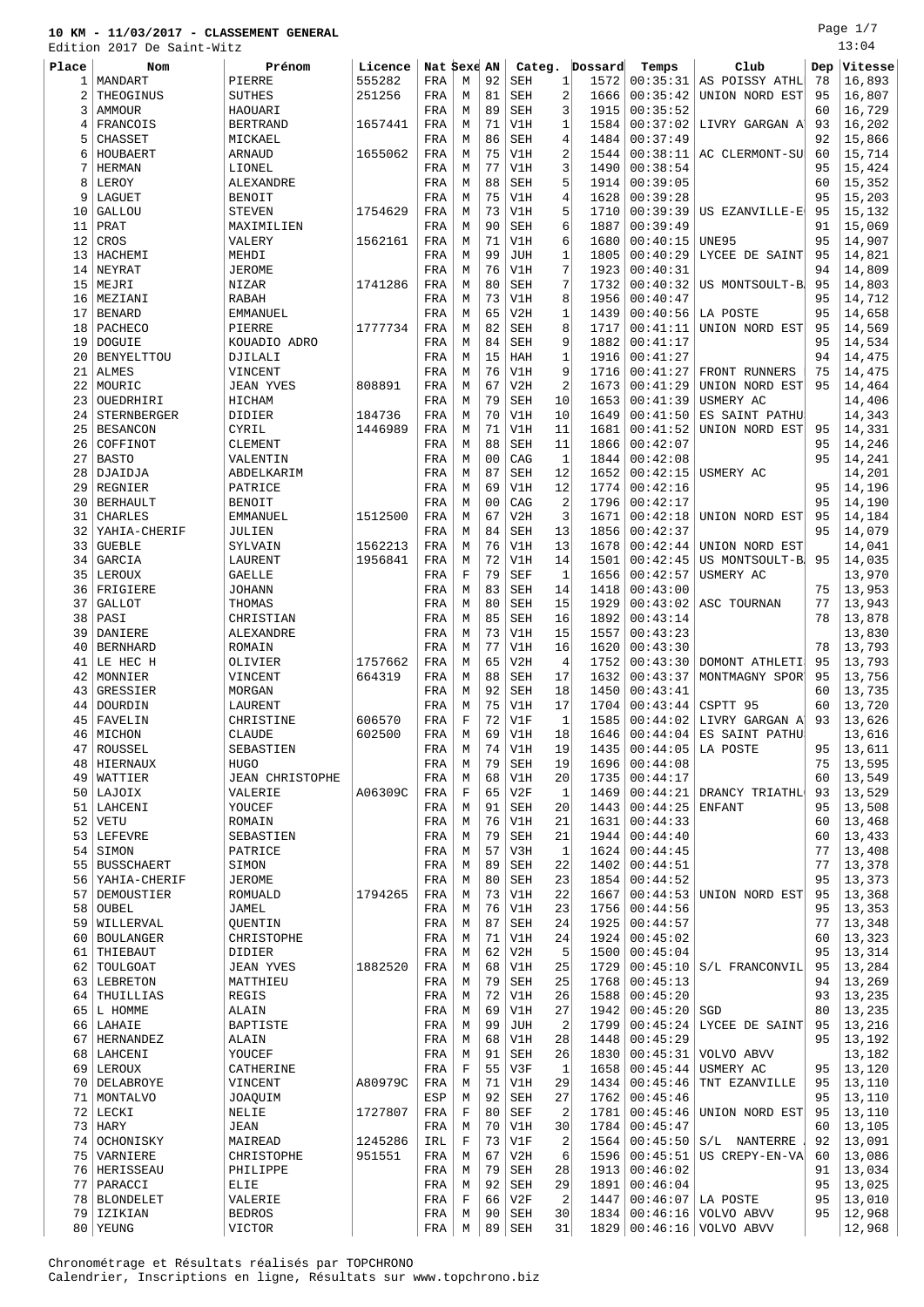Page 2/7

|           | Edition 2017 De Saint-Witz |                      |         |              |             |                |            |                |         |                 |                      |     | 13:04   |
|-----------|----------------------------|----------------------|---------|--------------|-------------|----------------|------------|----------------|---------|-----------------|----------------------|-----|---------|
| Place Nom |                            | Prénom               | Licence | Nat Sexe AN  |             |                | Categ.     |                | Dossard | Temps           | Club                 | Dep | Vitesse |
| 81        | <b>DORIGO</b>              | PIERRE               |         | FRA          | М           | 88             | <b>SEH</b> | 32             | 1894    | 00:46:25        |                      | 60  | 12,926  |
| 82        | ILTIS                      | FLORE                |         | FRA          | $\mathbf F$ | 79             | <b>SEF</b> | 3              | 1605    | 00:46:26        |                      | 60  | 12,922  |
|           |                            |                      |         |              | $\mathbf F$ | 79             |            | 4              | 1779    |                 |                      | 95  |         |
| 83        | FARAH                      | MICHELLE             | 1539177 | FRA          |             |                | <b>SEF</b> |                |         | 00:46:28        | UNION NORD EST       |     | 12,912  |
|           | 84 LACOUX                  | MARTIAL              | 1800609 | FRA          | M           | 76             | V1H        | 31             | 1670    | 00:46:28        | UNION NORD EST       | 95  | 12,912  |
| 85        | PERROT                     | <b>JEROME</b>        |         | FRA          | М           | 77             | V1H        | 32             | 1410    | 00:46:32        |                      | 95  | 12,894  |
| 86        | SIDIBE                     | BILATI               |         | FRA          | М           | 94             | <b>SEH</b> | 33             | 1931    | 00:46:35        |                      | 95  | 12,880  |
| 87        | <b>BASSO</b>               | MICKAEL              |         | FRA          | M           | 81             | <b>SEH</b> | 34             | 1499    | 00:46:38        |                      | 95  | 12,866  |
| 88        | MARCHAND                   | FREDERIC             |         | FRA          | M           | 74             | V1H        | 33             | 1660    | 00:46:42        | USMERY AC            |     | 12,848  |
| 89        | VALAYER                    | MAXIME               |         | FRA          | M           | 94             | <b>SEH</b> | 35             | 1511    | 00:46:43        |                      | 95  | 12,843  |
| 90        | <b>BOUGES</b>              | <b>ARNAUD</b>        |         | FRA          | М           | 97             | <b>ESH</b> | $\mathbf{1}$   | 1864    | 00:46:44        |                      | 95  | 12,839  |
| 91        | GOUMAIN                    | CLINT                |         | FRA          | M           | 99             | <b>JUH</b> | 3              | 1806    | 00:46:54        | LYCEE DE SAINT       | 95  | 12,793  |
| 92        | EGIZIANO                   | <b>RAPHAEL</b>       |         | FRA          | M           | 78             | <b>SEH</b> | 36             | 1619    | 00:46:57        |                      | 95  | 12,780  |
| 93        | NORDON                     | PHILIPPE             | 1300206 | FRA          | M           | 65             | V2H        | 7              | 1751    | 00:46:59        | THILLAY RUNNIN       | 95  | 12,770  |
| 94        | TIMON                      | LAURENT              |         | FRA          | М           | 71             | V1H        | 34             | 1765    | 00:47:00        |                      | 95  | 12,766  |
|           |                            |                      |         |              |             | 65             |            | 8              |         |                 |                      | 95  |         |
| 95        | BENZAOUIA                  | ABDELAZIZ            |         | FRA          | M           |                | V2H        |                | 1610    | 00:47:15        |                      |     | 12,698  |
| 96        | SOUHAUT                    | PASCAL               |         | FRA          | М           | 68             | V1H        | 35             | 1545    | 00:47:19        |                      | 95  | 12,681  |
| 97        | WITASSE                    | OLIVIER              |         | FRA          | M           | 87             | <b>SEH</b> | 37             | 1699    | 00:47:28        |                      | 77  | 12,640  |
| 98        | CHARBONNIER                | SYLVAIN              |         | FRA          | M           | 83             | <b>SEH</b> | 38             | 1888    | 00:47:34        |                      | 95  | 12,614  |
| 99        | SANCHEZ                    | <b>FRANCISCO</b>     |         | FRA          | М           | 71             | V1H        | 36             | 1727    | 00:47:37        |                      | 93  | 12,601  |
|           | 100 REUSSE                 | THOMAS               |         | FRA          | М           | 81             | <b>SEH</b> | 39             | 1556    | 00:47:47        |                      | 60  | 12,557  |
| 101       | DOGUIE                     | <b>JEAN CLAUDE</b>   |         | FRA          | M           | 90             | <b>SEH</b> | 40             | 1883    | 00:47:55        |                      | 95  | 12,522  |
|           | 102 FLICOTEAUX             | FRANCOIS             |         | FRA          | M           | 74             | V1H        | 37             | 1872    | 00:47:56        |                      | 95  | 12,517  |
| 103       | VIOLA                      | JEAN MICHEL          |         | FRA          | M           | 62             | V2H        | 9              | 1617    | 00:47:57        |                      | 75  | 12,513  |
| 104       | CAPOGROSSO                 | GINO                 |         | FRA          | М           | 62             | V2H        | 10             | 1790    | 00:48:00        |                      | 95  | 12,500  |
|           | 105 METANIRE               | <b>RUDY</b>          |         | FRA          | M           | 82             | <b>SEH</b> | 41             | 1419    | 00:48:01        |                      | 95  | 12,496  |
| 106       | GUY                        | DIDIER               | 1652874 | FRA          | М           | 86             | <b>SEH</b> | 42             | 1416    | 00:48:03        | FREE RUNNERS L       | 95  | 12,487  |
|           |                            |                      |         |              |             | 75             |            |                |         |                 |                      |     |         |
| 107       | ALIX                       | FREDERIC             | T302304 | FRA          | M           |                | V1H        | 38             | 1503    | 00:48:03        |                      | 45  | 12,487  |
|           | 108   LANDRECIES           | THIBAUT              |         | FRA          | M           | 88             | <b>SEH</b> | 43             | 1467    | 00:48:03        |                      | 95  | 12,487  |
| 109       | VIEL                       | GUILLAUME            |         | FRA          | M           | 73             | V1H        | 39             | 1691    | 00:48:07        |                      | 60  | 12,470  |
|           | $110$ FLEURY               | <b>JEAN PHILIPPE</b> |         | FRA          | M           | 68             | V1H        | 40             | 1552    | 00:48:10        |                      | 95  | 12,457  |
|           | 111   MILLE                | DAMIEN               | 1959767 | FRA          | M           | 83             | <b>SEH</b> | 44             | 1754    | 00:48:10        | US CREPY-EN-VA       | 60  | 12,457  |
|           | 112 MICHEL                 | ERIC                 |         | FRA          | M           | 76             | V1H        | 41             | 1525    | 00:48:12        |                      | 95  | 12,448  |
|           | $113$ RAGER                | CHRISTIAN            |         | FRA          | М           | 60             | V2H        | 11             | 1593    | 00:48:18        |                      | 95  | 12,422  |
|           | $114$ VELJA                | YVANN                |         | FRA          | M           | 90             | <b>SEH</b> | 45             | 1893    | 00:48:25        |                      | 95  | 12,392  |
| 115       | CADOR                      | WILLIAM              |         | FRA          | М           | 74             | V1H        | 42             | 1789    | 00:48:31        |                      | 95  | 12,367  |
|           | 116   HOUZEAU              | LUDOVIC              |         | FRA          | M           | 71             | V1H        | 43             | 1508    | 00:48:32        |                      | 95  | 12,363  |
| 117       | DRIDI                      | <b>BILEL</b>         |         | FRA          | М           | 85             | <b>SEH</b> | 46             | 1926    | 00:48:33        |                      | 95  | 12,358  |
|           | 118 BATIER                 | FLORENT              |         |              | M           | 62             | V2H        | 12             | 1905    | 00:48:36        |                      | 95  | 12,346  |
|           |                            |                      |         | FRA          |             |                |            |                |         |                 |                      |     |         |
| 119       | DUBUC OLLIVIER             | THOMAS               | A42971C | FRA          | М           | 77             | V1H        | 44             | 1725    | 00:48:39        | TRIATHLON SANN       | 95  | 12,333  |
|           | $120$ FLOUR                | MELANIE              |         | FRA          | $\mathbf F$ | 77             | V1F        | 3              | 1919    | 00:48:51        |                      | 95  | 12,282  |
|           | 121 FICHANT                | RICHARD              | 1754457 | FRA          | М           | 69             | V1H        | 45             | 1928    | 00:48:51        | AC NORD VAL D        | 95  | 12,282  |
| 122       | SCORNET                    | ASSIA                |         | FRA          | F           | 71             | V1F        | 4              | 1451    | 00:48:54        | LES BASKETS DE       | 95  | 12,270  |
|           | 123   TRONQUOY             | <b>BRUNO</b>         |         | FRA          | M           | 54             | V3H        | 2              | 1731    | 00:48:54        |                      | 60  | 12,270  |
|           | 124 BAUDRY                 | <b>ETIENNE</b>       |         | FRA          | М           | 81             | <b>SEH</b> | 47             | 1846    | 00:48:58        |                      | 60  | 12,253  |
|           | 125   FOUQUET              | CHRISTOPHE           |         | FRA          | M           | 57             | V3H        | 3              |         | 1534   00:49:05 |                      | 95  | 12,224  |
|           | $126$ PHIL                 | <b>DUR</b>           |         | FRA          | М           |                | $63$ V2H   | 13             |         | $1760$ 00:49:05 |                      | 95  | 12,224  |
|           | 127 LE VAILLANT            | CHRISTOPHE           | 1084185 | FRA          | М           | 68             | V1H        | 46             | 1650    | 00:49:09        | ES SAINT PATHU       |     | 12,208  |
|           | $128$ BEAU                 | DAMIEN               |         | FRA          | М           | 80             | <b>SEH</b> | 48             | 1627    | 00:49:11        |                      | 94  | 12,199  |
|           | 129   PAJOT MOREAU         | VIRGINIE             |         | FRA          | $\mathbf F$ | 66             | V2F        | 3              | 1737    | 00:49:18        |                      | 60  | 12,170  |
|           | 130 DUMOULIN               | SEBASTIEN            |         | FRA          | М           | 76             | V1H        | 47             | 1878    | 00:49:34        |                      | 60  | 12,105  |
|           | 131 TREBOUX                | PASCAL               |         | FRA          | М           | 57             | V3H        | 4              | 1741    | 00:49:45        |                      | 60  | 12,060  |
|           | $132$ BARBE                |                      |         | FRA          | М           | 49             | V3H        | 5              | 1654    |                 | $00:49:52$ USMERY AC |     | 12,032  |
|           |                            | DOMINIQUE            |         |              |             |                |            |                |         |                 |                      |     |         |
|           | 133 VEYRAT                 | THIERRY              |         | FRA          | М           | 59             | V2H        | 14             | 1417    | 00:49:52        |                      | 94  | 12,032  |
|           | 134 BRUNEAU                | JULIEN               |         | FRA          | M           | 97             | ESH        | $\overline{2}$ | 1947    | 00:49:59        |                      |     | 12,004  |
|           | 135 MICHELON               | ERIC                 |         | FRA          | М           | 69             | V1H        | 48             | 1948    | 00:49:59        |                      | 77  | 12,004  |
|           | $136$ FERRIC               | OLIVIER              |         | FRA          | М           | 76             | V1H        | 49             | 1615    | 00:50:11        |                      | 78  | 11,956  |
|           | 137 STERLIN                | CLEMENT              |         | FRA          | М           | 0 <sub>0</sub> | CAG        | 3              | 1775    | 00:50:11        |                      | 95  | 11,956  |
|           | 138 RAYNAUD                | GUILLAUME            |         | FRA          | M           | 73             | V1H        | 50             | 1954    | 00:50:14        |                      | 92  | 11,944  |
|           | 139   PLESSIS              | FREDERIC             |         | FRA          | М           | 82             | SEH        | 49             | 1636    | 00:50:19        |                      | 95  | 11,924  |
|           | 140   MARTIN               | ERIC                 |         | FRA          | М           | 62             | V2H        | 15             | 1517    | 00:50:19        |                      | 77  | 11,924  |
|           | 141   BENAMARA             | KARIM                |         | FRA          | М           | 84             | <b>SEH</b> | 50             | 1933    | 00:50:26        |                      | 92  | 11,897  |
|           | 142 MEYER                  | MAXIME               |         | $_{\rm FRA}$ | M           | 01             | CAG        | 4              | 1643    | 00:50:27        |                      | 75  | 11,893  |
|           | 143 DOMISSE                | MARIE LISE           | 1357793 | FRA          | $\mathbf F$ | 61             | V2F        | 4              | 1648    | 00:50:37        | ES SAINT PATHU       |     | 11,854  |
|           | $144$   HAUMANT            | <b>JEAN LUC</b>      |         | FRA          | М           | 62             | V2H        | 16             | 1473    | 00:50:40        | LA POSTE             | 95  | 11,842  |
|           | 145   ANDRIEU              | <b>GILLES</b>        |         | FRA          | M           | 70             | V1H        | 51             | 1945    | 00:50:43        |                      | 60  |         |
|           |                            |                      |         |              |             | 84             |            |                |         |                 |                      | 95  | 11,830  |
|           | $146$ SIDIBE               | MOUSSA               |         | FRA          | М           |                | <b>SEH</b> | 51             | 1932    | 00:50:45        |                      |     | 11,823  |
|           | 147 THAVARD                | SEBASTIEN            |         | FRA          | М           | 74             | V1H        | 52             | 1601    | 00:50:47        |                      | 95  | 11,815  |
|           | 148 CADORET                | MARC                 |         | FRA          | М           | 63             | V2H        | 17             | 1560    | 00:50:47        |                      | 95  | 11,815  |
|           | 149   DIEULOUARD           | FRANCOIS             |         | FRA          | М           | 72             | V1H        | 53             | 1559    | 00:50:47        |                      | 95  | 11,815  |
|           | 150   LEROY                | <b>ELISABETH</b>     |         | FRA          | $\mathbf F$ | 67             | V2F        | 5              | 1899    | 00:50:48        |                      | 60  | 11,811  |
|           | 151   DAMADE               | DOMINIQUE            |         | FRA          | М           | 65             | V2H        | 18             | 1472    | 00:50:49        |                      | 93  | 11,807  |
|           | 152 VALQUE                 | FREDERIC             |         | FRA          | М           | 74             | V1H        | 54             | 1728    | 00:50:50        |                      | 60  | 11,803  |
| $153$ GAS |                            | MARC                 | 1774476 | FRA          | М           | 55             | V3H        | 6              | 1838    | 00:50:58        | S/L MONTATAIRE       | 60  | 11,772  |
|           | 154 BIGNON                 | ANTHONY              |         | FRA          | M           | 99             | JUH        | 4              | 1547    | 00:51:01        |                      | 78  | 11,761  |
|           | 155 CRETON                 | CORENTIN             |         | FRA          | М           | 93             | SEH        | 52             | 1594    | 00:51:02        |                      | 95  | 11,757  |
|           | 156 BERNIER                | ERIC                 | 1873538 | FRA          | М           | 75             | V1H        | 55             | 1708    | 00:51:04        | US EZANVILLE-E       | 95  | 11,749  |
|           | 157 CRESPEL                | <b>BERNARD</b>       | 463095  | FRA          | М           | 52             | V3H        | 7              | 1694    | 00:51:12        | CLUB SPORTIF P       | 95  | 11,719  |
|           | 158   DESCHILDRE           | OLIVIER              |         | FRA          | M           | 58             | V2H        | 19             | 1595    | 00:51:15        |                      | 60  | 11,707  |
|           | 159 ALVES FERNANDES        | CECILE               |         | FRA          | $\mathbf F$ | 80             | <b>SEF</b> | 5              | 1580    | 00:51:16        |                      | 60  | 11,704  |
|           | 160 ROBACHE                |                      |         |              | М           | 98             | JUH        | 5              | 1895    | 00:51:20        |                      | 60  | 11,688  |
|           |                            | WILLIAM              |         | FRA          |             |                |            |                |         |                 |                      |     |         |

Chronométrage et Résultats réalisés par TOPCHRONO Calendrier, Inscriptions en ligne, Résultats sur www.topchrono.biz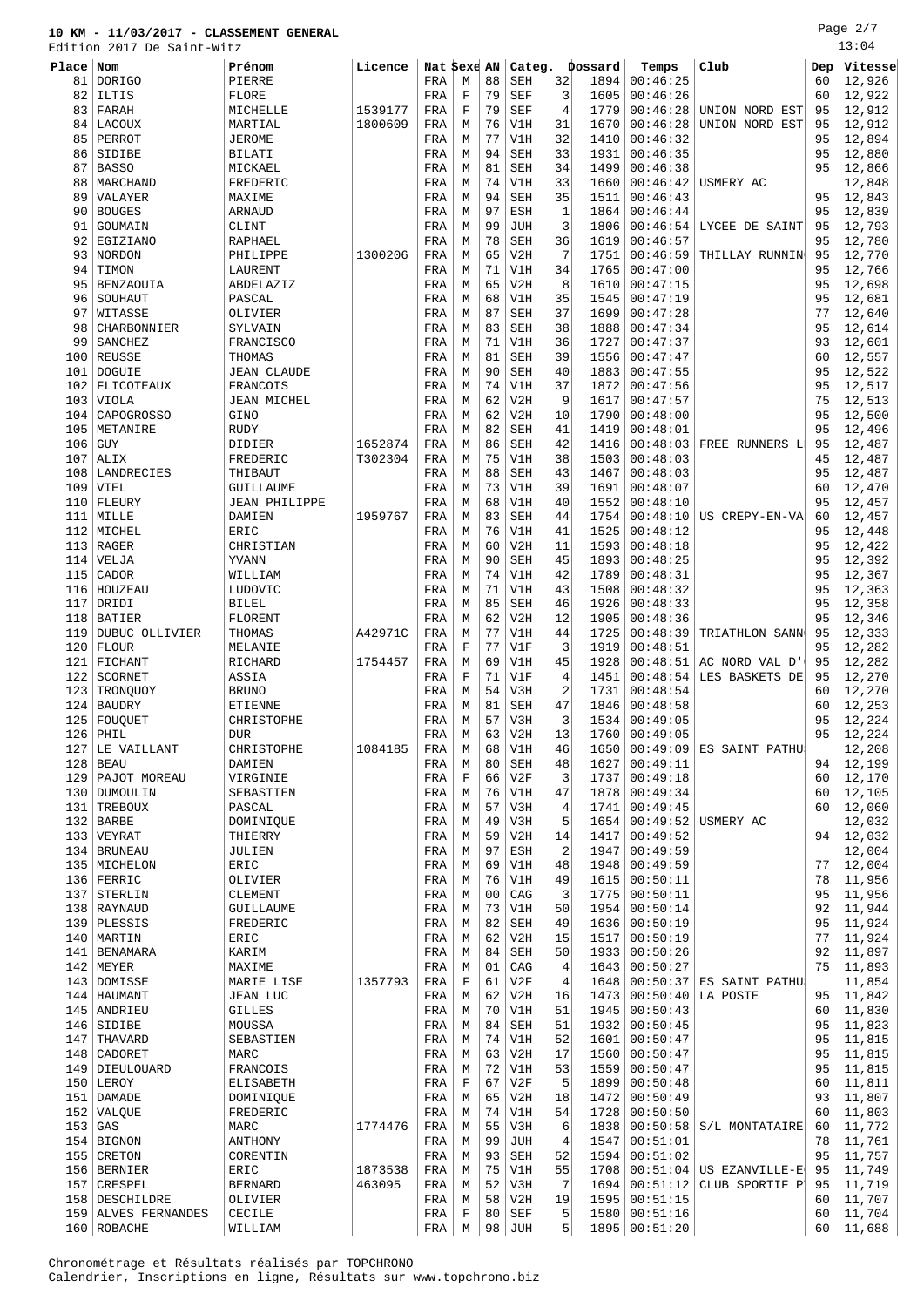Edition 2017 De Saint-Witz

| Place | $\sqrt{N}$         | Prénom          | Licence |              | Nat Sexe AN |    |                               |    | Categ. Dossard | Temps           | Club                      | Dep | Vitesse |
|-------|--------------------|-----------------|---------|--------------|-------------|----|-------------------------------|----|----------------|-----------------|---------------------------|-----|---------|
| 161   | <b>BRUGIER</b>     | PASCAL          |         | FRA          | М           | 67 | V2H                           | 20 | 1758           | 00:51:23        |                           | 95  | 11,677  |
| 162   | <b>BOUCLIN</b>     | FREDERIC        |         | FRA          | М           | 70 | V1H                           | 56 | 1509           | 00:51:23        |                           | 60  | 11,677  |
|       |                    |                 |         |              |             |    |                               |    |                |                 |                           |     |         |
| 163   | GOHIER             | LUCAS           |         | FRA          | M           | 92 | <b>SEH</b>                    | 53 | 1946           | 00:51:29        |                           | 93  | 11,654  |
| 164   | ALLOUACHE          | MOHAMMED        |         | FRA          | М           | 63 | V2H                           | 21 | 1609           | 00:51:30        |                           | 93  | 11,650  |
| 165   | DUPONT             | PIERRICK        |         | FRA          | М           | 83 | <b>SEH</b>                    | 54 | 1742           | 00:51:33        |                           | 95  | 11,639  |
| 166   | PETIT              | LAURENT         |         | FRA          | М           | 65 | V2H                           | 22 | 1746           | 00:51:34        |                           | 93  | 11,635  |
| 167   | ZARROUR            | KARIM           |         | FRA          | М           | 68 | V1H                           | 57 | 1603           | 00:51:34        |                           | 93  | 11,635  |
| 168   | SIRET              | <b>JENNIFER</b> | 525020  | FRA          | $\mathbf F$ | 80 | <b>SEF</b>                    | 6  | 1543           | 00:51:36        |                           | 95  | 11,628  |
| 169   | PHILIPPE           | VINCENT         |         | FRA          | M           | 71 | V1H                           | 58 | 1468           | 00:51:38        |                           | 77  | 11,620  |
| 170   | <b>BLAZUTOI</b>    | DOMINIQUE       |         | FRA          | М           | 57 | V3H                           | 8  | 1855           | 00:51:48        |                           | 95  | 11,583  |
| 171   | MESGUICH           | MARION          |         | FRA          | $\mathbf F$ | 81 | <b>SEF</b>                    | 7  | 1795           | 00:51:49        |                           | 77  | 11,579  |
| 172   | PRET               | VANESSA         |         | FRA          | $\mathbf F$ | 84 | <b>SEF</b>                    | 8  | 1837           | 00:51:49        |                           | 77  | 11,579  |
| 173   | SCOTTO             | DAMIEN          |         | FRA          | М           | 79 | <b>SEH</b>                    | 55 | 1831           | 00:51:51        |                           | 77  | 11,572  |
|       | 174 RICHOUX        | DOMINIQUE       |         | FRA          | М           | 55 | V3H                           | 9  | 1453           | 00:51:53        | LES BASKETS DE            | 95  | 11,564  |
| 175   | MESTRE             | FABRICE         |         | FRA          | М           | 64 | V2H                           | 23 | 1778           | 00:51:55        | <b>UNE95</b>              | 95  | 11,557  |
| 176   |                    | LAURENT         | 1224322 |              | M           | 73 | V1H                           | 59 | 1934           | 00:51:59        |                           | 60  | 11,542  |
|       | MARQUET            |                 |         | FRA          |             |    |                               |    |                |                 | S/L MONTATAIRE            |     |         |
| 177   | GAREAU             | JEROME          |         | FRA          | М           | 89 | <b>SEH</b>                    | 56 | 1630           | 00:52:01        |                           | 95  | 11,535  |
| 178   | <b>BOUSQUET</b>    | ARNAUD          |         | FRA          | М           | 98 | <b>JUH</b>                    | 6  | 1719           | 00:52:01        |                           | 95  | 11,535  |
| 179   | PRAT               | CHRISTOPHE      |         | FRA          | М           | 63 | V2H                           | 24 | 1885           | 00:52:01        |                           | 91  | 11,535  |
| 180   | <b>BOCQUET</b>     | CHARLOTTE       |         | FRA          | $\mathbf F$ | 93 | <b>SEF</b>                    | 9  | 1706           | 00:52:07        |                           | 60  | 11,513  |
| 181   | MAGNIEN            | GUILLAUME       |         | FRA          | M           | 74 | V1H                           | 60 | 1782           | 00:52:08        | UNE95                     | 95  | 11,509  |
| 182   | LACHENS            | SANDRINE        | 1309828 | FRA          | $\mathbf F$ | 73 | V1F                           | 5  | 1665           | 00:52:08        | UNION NORD EST            | 95  | 11,509  |
| 183   | <b>BRUN</b>        | <b>HELENE</b>   | 1009946 | FRA          | F           | 64 | V2F                           | 6  | 1647           | 00:52:17        | ES SAINT PATHU            |     | 11,476  |
| 184   | SIRET GANNAT       | ARMIN           |         | FRA          | М           | 76 | V1H                           | 61 | 1745           | 00:52:24        |                           | 95  | 11,450  |
| 185   | <b>CRESPEAU</b>    | ALEXIS          |         | FRA          | М           | 81 | <b>SEH</b>                    | 57 | 1446           | 00:52:27        |                           | 95  | 11,439  |
|       | 186   DHUICQUE     | <b>JEREMY</b>   |         | FRA          | М           | 88 | <b>SEH</b>                    | 58 | 1939           | 00:52:33        |                           | 60  | 11,418  |
| 187   | PRAT               | THIERRY         |         | FRA          | М           | 57 | V3H                           | 10 | 1857           | 00:52:39        |                           | 95  | 11,396  |
| 188   | <b>DURNEZ</b>      | <b>BERTRAND</b> |         | FRA          | М           | 75 | V1H                           | 62 | 1835           | 00:52:49        |                           | L8  | 11,360  |
| 189   | <b>KURZ</b>        | MARC            | 242142  | FRA          | М           | 70 | V1H                           | 63 | 1711           | 00:52:50        | US EZANVILLE-E            | 95  | 11,356  |
|       |                    |                 |         |              |             |    |                               |    |                |                 |                           |     |         |
| 190   | TERZI              | LAURENT         |         | FRA          | M           | 64 | V2H                           | 25 | 1845           | 00:52:52        |                           | 77  | 11,349  |
| 191   | DEBAISIEUX         | PATRICK         |         | FRA          | M           | 50 | V3H                           | 11 | 1703           | 00:52:54        |                           | 60  | 11,342  |
| 192   | CHEVALLIER         | ALEXANDRE       | 1930257 | FRA          | М           | 84 | <b>SEH</b>                    | 59 | 1618           | 00:52:55        | ACI DU PLESSIS            | 60  | 11,339  |
| 193   | OLIVIERA           | SYLVAIN         |         | FRA          | М           | 69 | V1H                           | 64 | 1530           | 00:52:56        |                           | 14  | 11,335  |
| 194   | <b>BERNARD</b>     | THOMAS          |         | FRA          | М           | 77 | V1H                           | 65 | 1771           | 00:53:01        |                           | 95  | 11,317  |
| 195   | COUCHY             | PHILIPPE        |         | FRA          | М           | 74 | V1H                           | 66 | 1889           | 00:53:04        |                           | 95  | 11,307  |
| 196   | LECOQ              | FRANCOIS        |         | FRA          | М           | 72 | V1H                           | 67 | 1611           | 00:53:06        |                           | 60  | 11,299  |
| 197   | <b>BOUSQUET</b>    | ERIC            |         | FRA          | М           | 69 | V1H                           | 68 | 1858           | 00:53:13        |                           | 95  | 11,275  |
| 198   | COLIN              | YVES            |         | FRA          | М           | 63 | V2H                           | 26 | 1438           | 00:53:17        | LA POSTE                  | 95  | 11,261  |
| 199   | <b>RUDEAU</b>      | NICOLAS         | T301571 | FRA          | М           | 69 | V1H                           | 69 | 1607           | 00:53:23        |                           | 95  | 11,239  |
| 200   | HORIE              | <b>HERVE</b>    |         | FRA          | М           | 67 | V2H                           | 27 | 1590           | 00:53:26        |                           | 95  | 11,229  |
| 201   | MOREAU             | DENIS           |         | FRA          | М           | 65 | V2H                           | 28 | 1736           | 00:53:31        |                           | 60  | 11,211  |
| 202   | BARAZZONI          | <b>HUGUES</b>   |         | FRA          | М           | 72 | V1H                           | 70 | 1723           | 00:53:34        |                           | 94  | 11,201  |
| 203   | FELGUEIRAS         | <b>BLANDINE</b> | 1794280 | FRA          | F           | 72 | V1F                           | 6  | 1906           | 00:53:38        | THILLAY RUNNIN            | 95  | 11,187  |
| 204   | CHOPLAIN           | DAVID           |         | FRA          | М           | 70 | V1H                           | 71 | 1713           | 00:53:39        |                           | 95  | 11,184  |
| 205   | LERICHE            | VINCENT         |         | FRA          | М           | 72 | V1H                           | 72 | 1921           | 00:53:49        |                           | 60  | 11,149  |
|       | 206   PAROLINI     | MARIE LIZE      |         | FRA          | $\mathbf F$ | 80 | <b>SEF</b>                    | 10 |                | 1538   00:53:51 |                           | 92  | 11,142  |
|       |                    | JIMMY           |         | FRA          | М           | 92 | SEH                           | 60 |                | $1850$ 00:53:52 |                           | 95  | 11,139  |
|       | $207$ BUQUET       |                 |         |              |             |    |                               |    |                |                 |                           |     |         |
|       | 208   MARTIN       | CELINE          |         | FRA          | F           | 75 | V1F                           | 7  | 1542           | 00:53:54        |                           | 95  | 11,132  |
|       | 209   AUGEREAU     | THOMAS          |         | FRA          | М           | 84 | SEH                           | 61 | 1841           | 00:53:55        |                           | 60  | 11,128  |
|       | 210 LENOIR         | NICOLAS         |         | FRA          | М           | 70 | V1H                           | 73 | 1540           | 00:54:04        |                           | 78  | 11,097  |
|       | $211$ CREA         | ANTONIO         |         | ITA          | M           | 76 | V1H                           | 74 | 1812           | 00:54:04        |                           | 77  | 11,097  |
|       | 212 PHILIPPS       | THIERRY         |         | FRA          | М           | 61 | V2H                           | 29 | 1487           | 00:54:06        |                           | 95  | 11,091  |
|       | 213 DI FRUSCIA     | SANDRINE        | 1652226 | FRA          | $\mathbf F$ | 78 | <b>SEF</b>                    | 11 | 1827           | 00:54:07        | FOULEES DE ST             | 78  | 11,087  |
|       | $214$ VIVA         | NICOLAS         |         | FRA          | М           | 83 | <b>SEH</b>                    | 62 | 1401           | 00:54:09        |                           | 94  | 11,080  |
|       | 215 POTTEAU        | VANESSA         |         | FRA          | $\mathbf F$ | 81 | SEF                           | 12 | 1546           | 00:54:11        |                           | 78  | 11,074  |
|       | 216 PEREIRA        | <b>RICARDO</b>  |         | POR          | М           | 94 | SEH                           | 63 | 1884           | 00:54:20        |                           | 95  | 11,043  |
|       | 217   KEREBEL      | <b>BERNARD</b>  |         | FRA          | М           | 62 | V2H                           | 30 | 1861           | 00:54:26        |                           | 95  | 11,023  |
|       | 218 SIRACUSE       | ELODIE          |         | $_{\rm FRA}$ | $\mathbf F$ | 86 | <b>SEF</b>                    | 13 | 1535           | 00:54:26        |                           | 92  | 11,023  |
|       | $219$ DEBRY        | STEPHANIE       | 267623  | FRA          | F           | 75 | V1F                           | 8  | 1749           | 00:54:28        | THILLAY RUNNIN            | 95  | 11,016  |
|       | 220 DUOUENOY       | <b>JOHANN</b>   |         | FRA          | М           | 76 | V1H                           | 75 | 1612           | 00:54:29        |                           | 95  | 11,013  |
|       | $221$ GRICHY       | NATHAN          |         | FRA          | М           | 62 | V2H                           | 31 | 1555           | 00:54:30        |                           | 95  | 11,009  |
|       | 222 SUNTHARALINGAM | SUTHARSAN       | 1751342 | FRA          | М           | 75 | V1H                           | 76 | 1651           | 00:54:31        | ES SAINT PATHU            |     | 11,006  |
|       | 223 BOUTILLIER     |                 |         |              |             | 72 | V1H                           | 77 |                | 00:54:34        |                           | 95  | 10,996  |
|       |                    | CHRISTOPHE      |         | FRA          | М           |    |                               |    | 1695           |                 |                           |     |         |
|       | 224 LALOTTE        | PAUL            |         | FRA          | М           | 65 | V2H                           | 32 | 1943           | 00:54:41        |                           | 95  | 10,972  |
|       | 225 FOUSSARD       | ARNAUD          |         | FRA          | М           | 74 | V1H                           | 78 | 1813           | 00:54:41        | ADRM                      | 95  | 10,972  |
|       | $226$ DREAU        | JEAN MICHEL     | 834080  | $_{\rm FRA}$ | М           | 56 | V3H                           | 12 | 1714           | 00:54:45        | DOMONT ATHLETI            | 95  | 10,959  |
|       | 227   MAUROEIDAKOS | GEOZGIOS        |         | GRE          | М           | 58 | V2H                           | 33 | 1904           | 00:54:52        |                           | 93  | 10,936  |
|       | 228   PATOUX       | ISABELLE        |         | FRA          | F           | 74 | V1F                           | 9  | 1908           | 00:54:58        |                           | 60  | 10,916  |
|       | 229 BOULANGER      | FREDERIC        |         | FRA          | М           | 79 | $\operatorname{\mathtt{SEH}}$ | 64 | 1541           | 00:55:01        |                           | 94  | 10,906  |
|       | $230$ BEDEAU       | BRIAN           |         | FRA          | М           | 99 | JUH                           | 7  | 1863           | 00:55:02        |                           | 95  | 10,902  |
|       | 231   TORDJMANN    | ANTHONY         |         | FRA          | М           | 01 | CAG                           | 5  | 1798           |                 | $00:55:07$ LYCEE DE SAINT | 95  | 10,886  |
|       | $232$ DASSE        | RENE            | 1019070 | FRA          | М           | 58 | V2H                           | 34 | 1777           | 00:55:12        | UNION NORD EST            | 95  | 10,870  |
|       | 233 CARLIER        | FREDERIC        |         | FRA          | М           | 64 | V2H                           | 35 | 1903           | 00:55:14        |                           | 95  | 10,863  |
|       | $234$ $AZZI$       | DALILA          | 1961954 | FRA          | F           | 68 | V1F                           | 10 | 1865           | 00:55:16        | UNION NORD EST            | 95  | 10,856  |
|       | 235 CARVALHO       | ANTONIO         |         | FRA          | М           | 71 | V1H                           | 79 | 1571           | 00:55:19        |                           | 93  | 10,847  |
|       | 236   MELLOUK      | FOUZIA          |         | FRA          | $\mathbf F$ | 74 | V1F                           | 11 | 1504           | 00:55:21        |                           | 77  | 10,840  |
|       | 237 CHATRIAN       | PHILIPPE        | 1943429 | FRA          | М           | 69 | V1H                           | 80 | 1828           | 00:55:24        | COR DAMMARTIN             | 77  | 10,830  |
|       | 238 BRULET         | NATHALIE        |         | FRA          | $\mathbf F$ | 67 | V2F                           | 7  |                | 1920   00:55:24 |                           |     | 10,830  |
|       | $239$ CLAVEL       | SEBASTIEN       |         | FRA          | М           |    | $76$ V1H                      | 81 |                | 1415   00:55:27 |                           | 92  | 10,821  |
|       |                    |                 |         |              |             |    |                               |    |                |                 |                           |     |         |

240 SEDDAS ANTOINE RA REA M 69 V1H 82 1626 00:55:34 MACADAM 77 7 10,798

Chronométrage et Résultats réalisés par TOPCHRONO Calendrier, Inscriptions en ligne, Résultats sur www.topchrono.biz Page 3/7 13:04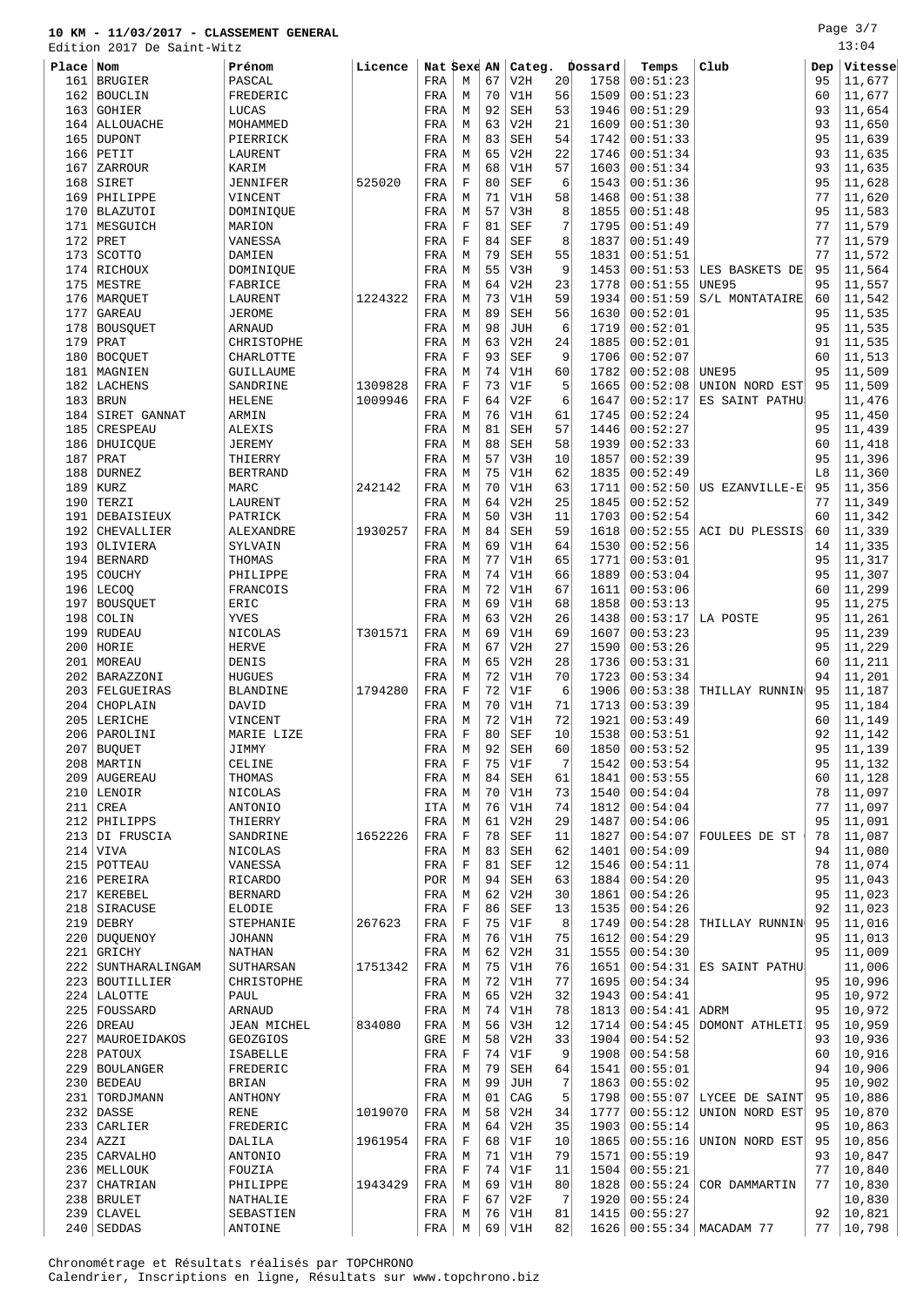Edition 2017 De Saint-Witz

| Place | Nom                           | Prénom                | Licence |     | Nat Sexe AN |    | Categ.     |                | Þossard | Temps                | Club                                  | Dep | Vitesse |
|-------|-------------------------------|-----------------------|---------|-----|-------------|----|------------|----------------|---------|----------------------|---------------------------------------|-----|---------|
| 241   | FOUSSIER                      | ERIC                  |         | FRA | М           | 83 | <b>SEH</b> | 65             | 1897    | 00:55:36             |                                       | 72  | 10,791  |
|       | 242 RODRIGUEZ                 | VINCENT               |         | FRA | М           | 91 | <b>SEH</b> | 66             | 1809    | 00:55:37             |                                       | 95  | 10,788  |
| 243   | SEPTAVAUX                     | <b>GUY</b>            |         | FRA | М           | 58 | V2H        | 36             | 1900    | 00:55:38             |                                       | 95  | 10,785  |
| 244   | <b>DUGUé</b>                  | JEAN-MARC             |         | FRA | М           | 71 | V1H        | 83             | 1875    | 00:55:40             |                                       | 95  | 10,778  |
|       | 245   HORNUS                  | <b>SARAH</b>          |         | FRA | F           | 99 | JUF        | $\mathbf{1}$   | 1851    | 00:55:49             |                                       | 95  | 10,749  |
| 246   | PITON                         | MARIE CLAIRE          |         | FRA | F           | 73 | V1F        | 12             | 1531    | 00:55:58             |                                       | 60  | 10,721  |
| 247   | GENIBREL                      | TATIANA               |         | FRA | $\mathbf F$ | 74 | V1F        | 13             | 1657    | 00:56:05             | USMERY AC                             |     | 10,698  |
|       | 248 DELARUE                   | FABIEN                | 1257352 | FRA | М           | 75 | V1H        | 84             | 1750    | 00:56:06             | THILLAY RUNNIN                        | 95  | 10,695  |
|       | 249 DI MARCO                  | VINCENT               |         | FRA | М           | 78 | <b>SEH</b> | 67             | 1753    | 00:56:09             |                                       | 95  | 10,686  |
| 250   | MARTIN                        | ERIC                  |         | FRA | М           | 71 | V1H        | 85             | 1683    | 00:56:11             | ADRM                                  | 95  | 10,679  |
|       | 251 LOISEL                    | ALAIN                 |         | FRA | М           | 56 | V3H        | 13             | 1663    | 00:56:11             | USMERY AC                             |     | 10,679  |
| 252   | VALARY                        | NADINE                |         | FRA | F           | 50 | V3F        | $\overline{2}$ | 1659    | 00:56:12             | USMERY AC                             |     | 10,676  |
|       | 253 DE BUSSY                  | THIBAULT              |         | FRA | М           | 94 | <b>SEH</b> | 68             | 1868    | 00:56:17             |                                       | 60  | 10,660  |
|       | 254 BESNIER                   | <b>JORDAN</b>         |         | FRA | М           | 91 | <b>SEH</b> | 69             | 1506    | 00:56:27             |                                       | 77  | 10,629  |
|       | $255$ MINAR                   | AMINA                 |         | FRA | F           | 75 | V1F        | 14             | 1442    | 00:56:30             | LA POSTE                              | 95  | 10,619  |
| 256   | OUDAN                         | CHRISTOPHE            |         | FRA | М           | 69 | V1H        | 86             | 1600    | 00:56:34             |                                       | 95  | 10,607  |
| 257   | DOGUIE                        | DAI                   |         | FRA | М           | 82 | <b>SEH</b> | 70             | 1941    | 00:56:34             |                                       | 95  | 10,607  |
|       | 258   NUSSBAUM                | JULIETTE              |         | FRA | $\mathbf F$ | 82 | <b>SEF</b> | 14             | 1700    | 00:56:36             |                                       | 93  | 10,601  |
| 259   | FREREBEAU                     | VALERIE               |         | FRA | F           | 78 | <b>SEF</b> | 15             | 1539    | 00:56:38             |                                       | 94  | 10,594  |
| 260   | CHAPELIERE                    | MARC                  |         | FRA | М           | 69 | V1H        | 87             | 1528    | 00:56:39             |                                       | 94  | 10,591  |
| 261   | JOURDAIN                      | LAURENT               |         | FRA | М           | 71 | V1H        | 88             | 1687    | 00:56:39             | <b>ADRM</b>                           | 95  | 10,591  |
| 262   | CADORET                       | DANIEL                |         | FRA | М           | 48 | V3H        | 14             | 1662    | 00:56:46             | USMERY AC                             |     | 10,570  |
|       | 263   MISANTROPE              | SOPHIE                |         | FRA | $\mathbf F$ | 80 | <b>SEF</b> | 16             | 1575    | 00:56:47             |                                       | 93  | 10,566  |
| 264   | FERNANDEZ AUMATEL SARA        |                       |         | ESP | F           | 92 | <b>SEF</b> | 17             | 1479    | 00:56:48             |                                       | 95  | 10,563  |
|       |                               |                       |         |     | $\mathbf F$ | 68 | V1F        | 15             | 1622    |                      |                                       | 93  | 10,557  |
| 266   | 265 DA SILVA<br>SANCHEZ       | MARIE ANJES<br>PIERRE |         | FRA |             | 77 | V1H        | 89             |         | 00:56:50<br>00:56:50 |                                       | 95  |         |
|       |                               |                       |         | FRA | М           |    |            |                | 1634    |                      |                                       |     | 10,557  |
| 267   | WEISSE                        | CORENTIN              |         | FRA | М           | 97 | ESH        | 3              | 1848    | 00:56:51             |                                       | 95  | 10,554  |
| 268   | FAUVERT                       | <b>JEROME</b>         |         | FRA | М           | 74 | V1H        | 90             | 1815    | 00:56:52             | ADRM                                  | 95  | 10,551  |
| 269   | GOURDIN                       | CELINE                |         | FRA | F           | 80 | <b>SEF</b> | 18             | 1682    | 00:56:54             | ADRM                                  | 95  | 10,545  |
| 270   | SAVIN                         | ERIC                  |         | FRA | М           | 64 | V2H        | 37             | 1616    | 00:56:54             |                                       | 92  | 10,545  |
| 271   | MARTIN                        | MELANIE               |         | FRA | $\mathbf F$ | 92 | <b>SEF</b> | 19             | 1519    | 00:57:00             |                                       | 77  | 10,526  |
|       | 272 OUVRARD                   | DELPHINE              |         | FRA | F           | 89 | <b>SEF</b> | 20             | 1524    | 00:57:02             |                                       | 94  | 10,520  |
|       | 273   MAGDALEON               | SERGE                 |         | FRA | М           | 70 | V1H        | 91             | 1523    | 00:57:02             |                                       | 94  | 10,520  |
|       | 274 DUBOIS                    | STEPHANE              |         | FRA | М           | 73 | V1H        | 92             | 1918    | 00:57:05             |                                       | 95  | 10,511  |
| 275   | GIRARDON                      | <b>BENOIT</b>         |         | FRA | М           | 82 | <b>SEH</b> | 71             | 1449    | 00:57:07             |                                       | 95  | 10,505  |
|       | 276 NESTORET                  | FRANCK                |         | FRA | М           | 78 | <b>SEH</b> | 72             | 1495    | 00:57:08             |                                       | 95  | 10,502  |
| 277   | BARAZZONI                     | VINCENT               |         | FRA | М           | 74 | V1H        | 93             | 1724    | 00:57:09             |                                       | 92  | 10,499  |
| 278   | CHILDES                       | CLARA                 |         | FRA | F           | 99 | JUF        | $\overline{2}$ | 1930    | 00:57:12             | CHANTILLY TRI                         | 60  | 10,490  |
| 279   | <b>BESNIER</b>                | THIERRY               |         | FRA | М           | 69 | V1H        | 94             | 1502    | 00:57:12             |                                       | 77  | 10,490  |
| 280   | ALEZRA                        | DAVID                 |         | FRA | М           | 77 | V1H        | 95             | 1772    | 00:57:14             |                                       | 95  | 10,483  |
|       | 281   DAVENNE                 | NATHALIE              | 1735310 | FRA | F           | 71 | V1F        | 16             | 1826    | 00:57:26             | FOULEES DE ST                         | 78  | 10,447  |
|       | 282 RUBIGNY                   | MARIE LAURE           | 1108403 | FRA | F           | 63 | V2F        | 8              | 1478    | 00:57:27             | EAC MERU                              | 60  | 10,444  |
| 283   | GUILLAUME                     | <b>JEAN PHILIPPE</b>  |         | FRA | М           | 63 | V2H        | 38             | 1445    | 00:57:27             | LA POSTE                              | 95  | 10,444  |
| 284   | <b>JUSSAUME</b>               | DENIS                 |         | FRA | М           | 73 | V1H        | 96             | 1641    | 00:57:28             |                                       | 95  | 10,441  |
| 285   | GARCIA                        | CRESCENTE             | 545811  | FRA | М           | 55 | V3H        | 15             | 1955    | 00:57:29             | TREMBLAY AC AT                        | 77  | 10,438  |
| 286   | OMARI                         | DAVID                 |         | FRA | М           | 67 | V2H        | 39             | 1936    | 00:57:29             |                                       | 95  | 10,438  |
|       | 287   ARCELIN                 | FRANCOISE             | 1828870 | FRA | $\mathbf F$ | 61 | V2F        | 9              |         |                      | 1747   00:57:35   THILLAY RUNNIN   95 |     | 10,420  |
|       | 288 JONGBLOET                 | SYLVIE                | 515164  | FRA | F           | 57 | V3F        | 3              | 1629    | 00:57:37             | US CREPY-EN-VA                        | 60  | 10,414  |
|       | 289   MAQUIN                  | THIERRY               |         | FRA | М           | 65 | V2H        | 40             | 1457    | 00:57:37             | LES BASKETS DE                        | 95  | 10,414  |
|       | 290 TKATCAEGF                 | ALEXANDRE             |         | FRA | М           | 68 | V1H        | 97             | 1890    | 00:57:38             |                                       | 77  | 10,411  |
|       | 291   BARREAU                 | VINCENT               |         | FRA | М           | 81 | <b>SEH</b> | 73             | 1693    | 00:57:40             |                                       | 33  | 10,405  |
|       | 292 LECORNEY                  | <b>CLAUDE</b>         |         | FRA | М           | 59 | V2H        | 41             | 1661    | 00:57:40             | USMERY AC                             |     | 10,405  |
|       | $293$ LUJAN                   | GUILLAUME             |         | FRA | М           | 90 | SEH        | 74             | 1512    | 00:57:42             |                                       | 92  | 10,399  |
|       | 294 GONZALEZ                  | MAGALIE               |         | FRA | $\mathbf F$ | 70 | V1F        | 17             | 1867    | 00:57:45             |                                       | 78  | 10,390  |
|       | 295 TREMBLIER                 | CECILE                |         | FRA | F           | 90 | <b>SEF</b> | 21             | 1498    | 00:57:52             |                                       | 60  | 10,369  |
|       | 296 BAUDION                   | <b>BRUNO</b>          |         | FRA | М           | 71 | V1H        | 98             | 1748    | 00:57:54   T.R.A.C.  |                                       | 93  | 10,363  |
|       | 297 BOCOUET                   | DOMINIQUE             |         | FRA | F           | 56 | V3F        | $\overline{4}$ | 1707    | 00:57:56             |                                       | 60  | 10,357  |
|       | 298 HIVART                    | PASCAL                |         | FRA | М           | 57 | V3H        | 16             | 1550    | 00:57:56             |                                       | 92  | 10,357  |
|       | 299   NEHARTI                 | AZIZA                 |         | FRA | F           | 74 | V1F        | 18             | 1486    | 00:57:57             |                                       | 95  | 10,354  |
| 300   | OBRECHT                       | JEAN                  |         | FRA | М           | 67 | V2H        | 42             | 1879    | 00:58:02             |                                       | 95  | 10,339  |
|       | 301 LE NAVANEN                | MORGANE               |         | FRA | $\mathbf F$ | 74 | V1F        | 19             | 1460    |                      | $00:58:02$ LES BASKETS DE             | 95  | 10,339  |
|       | 302 AUBERT                    | LUDOVIC               |         | FRA | М           | 70 | V1H        | 99             | 1420    | 00:58:04             | LA POSTE                              | 92  | 10,333  |
|       | 303 RISPAL                    | CHRISTOPHE            |         | FRA | М           | 69 | V1H        | 100            | 1423    | 00:58:04             | LA POSTE                              | 95  | 10,333  |
|       | 304 BOUCHES                   | KARINE                |         | FRA | F           | 77 | V1F        | 20             | 1429    | 00:58:09             | LA POSTE                              | 78  | 10,318  |
|       | 305 BOUDIAF                   | SAID                  |         | FRA | М           | 78 | <b>SEH</b> | 75             | 1494    | 00:58:09             | LA POSTE                              | 93  | 10,318  |
|       | 306   FIGUEIREDO              | MARIA LEONOR          |         | POR | F           | 66 | V2F        | 10             | 1561    | 00:58:13             |                                       | 93  | 10,306  |
|       | 307 MOSCA                     | CLEMENT               |         | FRA | М           | 85 | <b>SEH</b> | 76             | 1599    | 00:58:14             |                                       | 91  | 10,303  |
|       | 308 SCHMIT                    | <b>JOHANNA</b>        |         | FRA | $\mathbf F$ | 96 | ESF        | $\mathbf{1}$   | 1940    | 00:58:15             |                                       | 93  | 10,300  |
| 309   |                               |                       |         |     |             | 65 |            | 43             |         |                      |                                       | 93  | 10,295  |
|       | SUSDORF                       | LUC                   |         | FRA | М           |    | V2H        |                | 1522    | 00:58:17             |                                       |     |         |
|       | 310   BOUCHEMAL               | KAMEL                 |         | FRA | М           | 65 | V2H        | 44             | 1532    | 00:58:17             |                                       | 93  | 10,295  |
|       | 311   GONTHARET               | DAVID                 |         | FRA | М           | 73 | V1H        | 101            | 1840    | 00:58:20             |                                       | 95  | 10,286  |
|       | 312   MIMOUNI ABDERRAHI ABDEL |                       |         | FRA | М           | 75 | V1H        | 102            | 1810    | 00:58:23             |                                       | 95  | 10,277  |
|       | 313   MONDET                  | LAURENT               |         | FRA | М           | 68 | V1H        | 103            | 1877    | 00:58:23             |                                       | 93  | 10,277  |
|       | 314 GAUDEL                    | EMILIE                |         | FRA | F           | 81 | <b>SEF</b> | 22             | 1576    | 00:58:24             |                                       | 60  | 10,274  |
|       | 315 BRAULT                    | JEAN JACQUES          |         | FRA | М           | 53 | V3H        | 17             | 1563    | 00:58:26             |                                       | 95  | 10,268  |
|       | 316 BOCQUET                   | ANTOINE               |         | FRA | М           | 98 | JUH        | 8              | 1808    | 00:58:33             | LYCEE DE SAINT                        | 95  | 10,248  |
| 317   | JALTA                         | NICOLAS               |         | FRA | М           | 84 | <b>SEH</b> | 77             | 1520    | 00:58:35             |                                       | 75  | 10,242  |
| 318   | JAUMARD                       | MARIE                 | 1875055 | FRA | F           | 79 | SEF        | 23             | 1521    |                      | 00:58:35   MAIRIE S. (FT-)            | 97  | 10,242  |
|       | 319 LARZUL                    | SELMA                 | 1224182 | FRA | F           |    | $59$ $V2F$ | 11             |         |                      | $1679   00:58:37  $ UNION NORD EST    | 95  | 10,236  |

320 DUVIVIER STEPHANIE | FRA F 78 SEF 24 1705 00:58:45 CSPTT 95 60 10,213

Chronométrage et Résultats réalisés par TOPCHRONO Calendrier, Inscriptions en ligne, Résultats sur www.topchrono.biz Page 4/7 13:04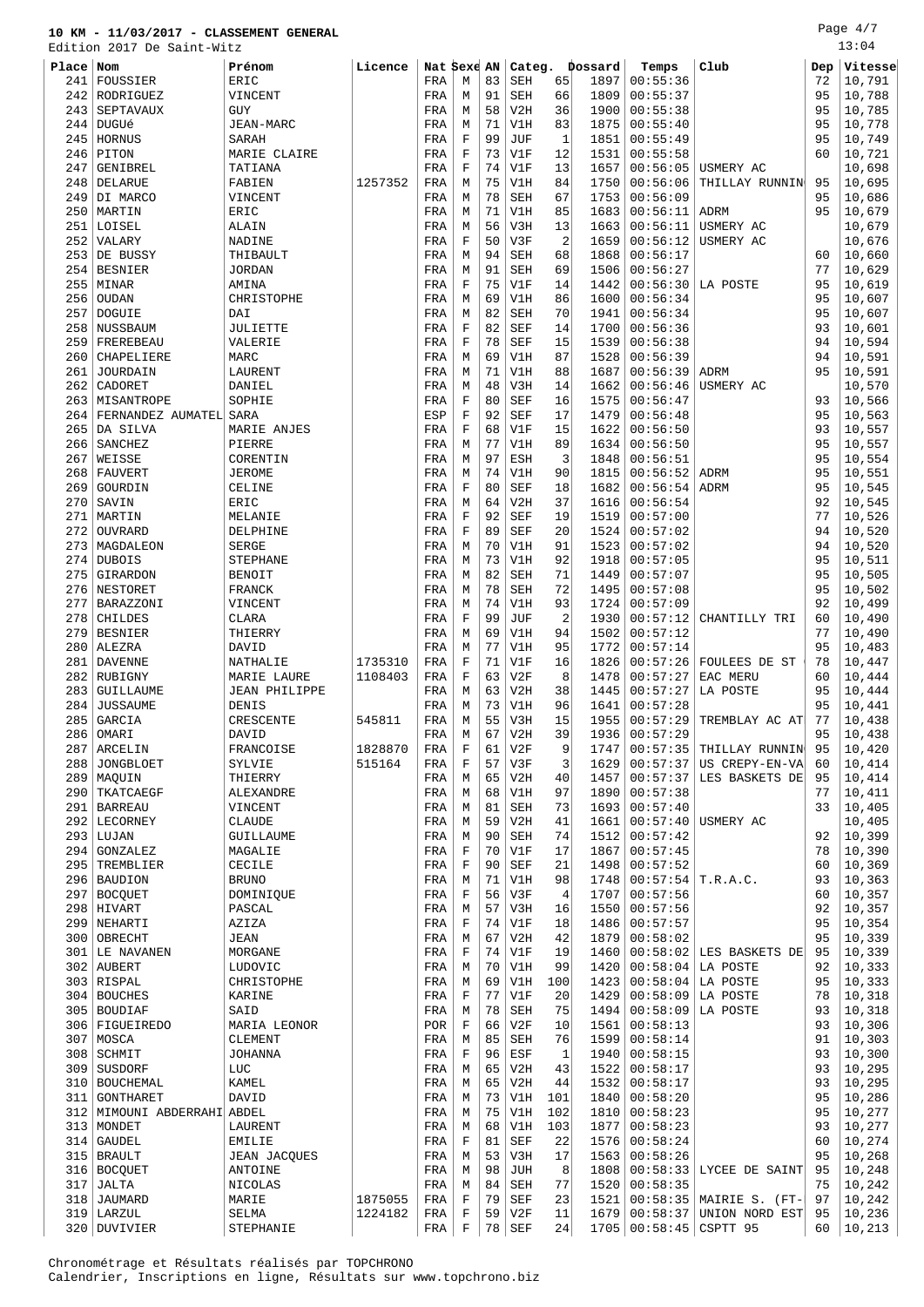Edition 2017 De Saint-Witz

| Place | Nom                        | Prénom              | Licence | Nat Sexe AN |                 |    | Categ.               |     | Dossard | Temps                   | Club                               | Dep  | Vitesse |
|-------|----------------------------|---------------------|---------|-------------|-----------------|----|----------------------|-----|---------|-------------------------|------------------------------------|------|---------|
| 321   | <b>DENEUVE</b>             | WILLIAM             |         | FRA         | М               | 01 | CAG                  | 6   | 1794    | 00:58:48                |                                    | 60   | 10,204  |
| 322   | <b>DENEUVE</b>             | THIERRY             |         | FRA         | M               | 62 | V2H                  | 45  | 1793    | 00:58:48                |                                    | 60   | 10,204  |
| 323   | FOUBERT                    | <b>ARNAUD</b>       |         | FRA         | М               | 01 | CAG                  | 7   | 1803    | 00:58:50                | LYCEE DE SAINT                     | 95   | 10,198  |
| 324   | CHAMBLAY                   | <b>BERTRAND</b>     |         | FRA         | М               | 87 | <b>SEH</b>           | 78  | 1824    | 00:58:52                | VOLVO ABVV                         | 75   | 10,193  |
| 325   | RIBARDIERE                 | <b>CLAUDE</b>       |         | FRA         | М               | 44 | V4H                  | 1   | 1578    | 00:58:52                |                                    | 77   | 10,193  |
| 326   | STERLIN                    | ALEXANDRE           |         | FRA         | М               | 73 | V1H                  | 104 | 1776    | 00:58:57                |                                    | 95   | 10,178  |
| 327   | <b>BOULOGNE</b>            | DOMINIQUE           |         | FRA         | $_{\rm F}$      | 53 | V3F                  | 5   | 1902    | 00:59:06                |                                    | 95   | 10,152  |
| 328   | MILLET                     | KARINE              | 1860605 | FRA         | $_{\rm F}$      | 71 | V1F                  | 21  | 1668    | 00:59:08                | UNION NORD EST                     | 95   | 10,147  |
| 329   | RIGAULT                    | XAVIER              |         | FRA         | М               | 94 | <b>SEH</b>           | 79  | 1911    | 00:59:08                |                                    | 95   | 10,147  |
| 330   | BOURNAZEL                  | LAURENT             |         | FRA         | М               | 62 | V2H                  | 46  | 1901    | 00:59:09                |                                    | 75   | 10,144  |
| 331   | LEVIS                      | FLORENT             |         | FRA         | M               | 89 | <b>SEH</b>           | 80  | 1909    | 00:59:10                |                                    | 77   | 10,141  |
| 332   | <b>AUGEREAU</b>            | DIDIER              |         | FRA         | М               | 54 | V3H                  | 18  | 1842    | 00:59:10                |                                    | 60   | 10,141  |
| 333   | COOPER                     | CHRISTOPHE          |         | FRA         | М               | 63 | V2H                  | 47  | 1606    | 00:59:11                |                                    | 77   | 10,138  |
| 334   | DEBUSSY                    | OLIVIER             |         | FRA         | М               | 68 | V1H                  | 105 | 1849    | 00:59:14                |                                    | 60   | 10,129  |
| 335   | <b>BENAHMED</b>            | CECILE              |         |             | $_{\rm F}$      | 90 | <b>SEF</b>           | 25  | 1821    | 00:59:16                |                                    | 60   | 10,124  |
|       |                            |                     |         | FRA         |                 | 71 |                      |     |         |                         | VOLVO ABVV                         | 95   |         |
| 336   | <b>BESANCON</b>            | ELISE               |         | FRA         | F               | 74 | V1F                  | 22  | 1684    | 00:59:18                | ADRM                               |      | 10,118  |
| 337   | DAUDRE                     | SIBYLLE             | 1804899 | FRA         | $_{\rm F}$      |    | V1F                  | 23  | 1672    | 00:59:24                | UNION NORD EST                     | 95   | 10,101  |
| 338   | <b>RENAUD</b>              | DAVID               |         | FRA         | М               | 75 | V1H                  | 106 | 1481    | 00:59:24                |                                    | 78   | 10,101  |
| 339   | MAURIES                    | <b>BERNARD</b>      |         | FRA         | М               | 49 | V3H                  | 19  | 1589    | 00:59:27                |                                    | 95   | 10,093  |
| 340   | <b>DOYEN</b>               | CEDRIC              |         | FRA         | M               | 86 | <b>SEH</b>           | 81  | 1860    | 00:59:30                |                                    | 77   | 10,084  |
| 341   | SAUVAGE                    | DAVID               |         | FRA         | М               | 81 | SEH                  | 82  | 1426    | 00:59:32                |                                    | 77   | 10,078  |
| 342   | <b>BRAZIDEC</b>            | SEBASTIEN           |         | FRA         | М               | 82 | <b>SEH</b>           | 83  | 1463    | 00:59:32                |                                    | 77   | 10,078  |
| 343   | LACHENS                    | CYNTHIA             | 389108  | FRA         | $_{\rm F}$      | 79 | <b>SEF</b>           | 26  | 1859    | 00:59:35                | UNION NORD EST                     | 95   | 10,070  |
| 344   | <b>DESNOS</b>              | STEPHANE            | 9503169 | FRA         | М               | 59 | V2H                  | 48  | 1792    | 00:59:35                | ALLEZ MOUSSY                       | 77   | 10,070  |
| 345   | <b>GOUTT</b>               | MAURICE             |         | FRA         | М               | 52 | V3H                  | 20  | 1770    | 00:59:41                |                                    | 95   | 10,053  |
| 346   | MARTIN                     | <b>RACHEL</b>       | 489689  | FRA         | $\rm F$         | 70 | V1F                  | 24  | 1518    | 00:59:42                | <b>US MELUN</b>                    | 77   | 10,050  |
| 347   | DOURESSAMY                 | <b>BROSSET</b>      |         | FRA         | M               | 67 | V2H                  | 49  | 1554    | 00:59:43                |                                    | 95   | 10,047  |
| 348   | ZIDA                       | MARC                |         | FRA         | М               | 68 | V1H                  | 107 | 1730    | 00:59:57                |                                    | 95   | 10,008  |
| 349   | <b>RADELET</b>             | MATHILDE            |         | FRA         | $_{\rm F}$      | 98 | JUF                  | 3   | 1869    | 01:00:03                |                                    | 77   | 9,992   |
| 350   | <b>BRAUD</b>               | YOHAN               |         | FRA         | М               | 77 | V1H                  | 108 | 1763    | 01:00:14                |                                    | 78   | 9,961   |
| 351   | <b>DAVASE</b>              | LAURENCE            |         | FRA         | $\rm F$         | 73 | V1F                  | 25  | 1927    | 01:00:14                | LES BASKETS DE                     | 95   | 9,961   |
| 352   | MERLIN                     | KARINE              |         | FRA         | $_{\rm F}$      | 76 | V1F                  | 26  | 1690    | 01:00:18                | ADRM                               | 95   | 9,950   |
| 353   | MAS                        | VERONIQUE           |         | FRA         | F               | 73 | V1F                  | 27  | 1836    | 01:00:25                |                                    | 95   | 9,931   |
| 354   | <b>BOCQUET</b>             | <b>JEAN CHARLES</b> |         | FRA         | М               | 51 | V3H                  | 21  | 1527    | 01:00:29                |                                    | 95   | 9,920   |
| 355   | <b>LEFEUVRE</b>            | OLIVIER             |         | FRA         | М               | 71 | V1H                  | 109 | 1853    | 01:00:31                |                                    | 95   | 9,915   |
| 356   | AMARA                      | ALICIA              |         | FRA         | $_{\rm F}$      | 83 | <b>SEF</b>           | 27  | 1570    | 01:00:39                |                                    | 95   | 9,893   |
| 357   | <b>BELTRAME</b>            | <b>ELODIE</b>       |         | FRA         | $\mathbf F$     | 89 | <b>SEF</b>           | 28  | 1910    | 01:00:42                |                                    | 77   | 9,885   |
| 358   | <b>BELTRAME</b>            | NICOLAS             |         | FRA         | М               | 93 | <b>SEH</b>           | 84  | 1912    | 01:00:42                |                                    | 77   | 9,885   |
| 359   | VANDENBROUCKE              | APOLLINE            |         | <b>BEL</b>  | $\rm F$         | 87 | <b>SEF</b>           | 29  | 1505    | 01:00:43                |                                    | 60   | 9,882   |
| 360   | LE GAT                     | DOMINIQUE           | T301050 | FRA         | F               | 52 | V3F                  | 6   | 1581    | 01:00:47                | PASS J'AIME CO                     | 75   | 9,871   |
| 361   | LOUIS                      | XAVIER              |         | FRA         | М               | 61 | V2H                  | 50  | 1428    | 01:00:52                | LA POSTE                           | 95   | 9,858   |
| 362   | MARCHAND                   | STEPHANIE           |         | FRA         | F               | 76 | V1F                  | 28  | 1427    | 01:00:52                | LA POSTE                           | 95   | 9,858   |
| 363   | JOURDAIN                   | NATHALIE            |         | FRA         | F               | 78 | <b>SEF</b>           | 30  | 1688    | 01:00:57                | ADRM                               | 95   | 9,844   |
| 364   | CARRUETTE                  | <b>CLAUDE</b>       |         | FRA         | М               | 71 | V1H                  | 110 | 1852    | 01:01:01                |                                    | 95   | 9,833   |
| 365   | JAROSSAY                   | ERIC                |         | FRA         | M               | 60 | V2H                  | 51  | 1558    | 01:01:02                |                                    | 95   | 9,831   |
| 366   | CHAMRION DUBREUIL BEATRICE |                     |         | FRA         | $\rm F$         | 62 | V2F                  | 12  |         | 1743   01:01:02         |                                    | 95   | 9,831   |
| 367   | COHIN                      | DAVID               |         | FRA         | M               | 79 | SEH                  | 85  | 1614    | 01:01:04                |                                    | 78   | 9,825   |
|       | 368 COUDERC                | <b>JOFFREY</b>      |         | FRA         | М               | 91 | SEH                  | 86  |         | 1938   01:01:04         |                                    | 93   | 9,825   |
|       | $369$ DROSS                | PATRICK             |         | FRA         | M               | 63 | V2H                  | 52  |         | 1876   01:01:09         |                                    | 75   | 9,812   |
|       | 370   MISSAMOU             | CEDRIC              |         | FRA         | М               | 81 | SEH                  | 87  |         |                         | 1823 01:01:11 VOLVO ABVV           | 95   | 9,807   |
|       | 371 VANCON                 | KARINE              |         | FRA         | F               | 74 | V1F                  | 29  |         | 1404   01:01:13   ADRM  |                                    | 95   | 9,801   |
|       | $372$ COME                 | ERIC                |         | FRA         | М               | 60 | V2H                  | 53  |         | 1483   01:01:13         |                                    | 60   | 9,801   |
|       | $373$ JOLY                 | YANN                |         | FRA         | M               | 92 | <b>SEH</b>           | 88  |         | 1881   01:01:13         |                                    | 95   | 9,801   |
|       | 374 ZAMANIFARY             | LAURELA             | 1961953 | FRA         | F               | 76 | V1F                  | 30  |         | 1783   01:01:14   UNE95 |                                    | 95   | 9,799   |
|       | $375$ DART                 | <b>BERTRAND</b>     |         |             |                 | 67 | V2H                  | 54  |         | 1516 01:01:16           |                                    | 93   | 9,793   |
|       | 376   DUBAYLE              |                     |         | FRA         | М<br>$_{\rm F}$ |    | V1F                  | 31  |         |                         | $1454$ 01:01:17 LES BASKETS DE     | 95   | 9,791   |
|       |                            | LAURENCE            |         | FRA         |                 | 71 |                      |     |         |                         |                                    |      |         |
|       | 377   BAUDRANT             | VANESSA             | 1936297 | FRA         | F               | 76 | V1F                  | 32  |         |                         | 1780 01:01:20 UNION NORD EST       |      | 9,783   |
|       | $378$ BACH                 | CHRISTOPHE          | A70899C | FRA         | М               | 67 | V2H                  | 55  |         | 1562   01:01:21         | TOBESPORT                          | 95   | 9,780   |
|       | 379 TERNISIEN              | MARJORIE            |         | FRA         | F               | 93 | SEF                  | 31  |         | 1613   01:01:23         |                                    | 95   | 9,775   |
|       | 380   HALWANI              | JAD                 |         | FRA         | M               | 99 | JUH                  | 9   |         |                         | 1801   01:01:25   LYCEE DE SAINT   | 95   | 9,769   |
|       | 381 EL HAFIDI              | OURDIA              | 1903191 | FRA         | F               | 87 | $\operatorname{SEF}$ | 32  |         | 1907   01:01:26         | CAG ARNOUVILLE                     | 95   | 9,767   |
|       | 382 HANOUNA                | CEDRIC              |         | FRA         | M               | 79 | SEH                  | 89  |         | 1432 01:01:28 LA POSTE  |                                    | 95   | 9,761   |
|       | 383 SARRET                 | <b>JEAN CLAUDE</b>  |         | FRA         | М               | 55 | V3H                  | 22  |         | 1533   01:01:29         |                                    | 95   | 9,759   |
|       | 384   TREVENNEC            | HANNAH              |         | FRA         | F               | 79 | SEF                  | 33  |         | 1411   01:01:33         |                                    | 92   | 9,748   |
|       | 385   MARIE PATIN          | CAROL               |         | FRA         | F               | 75 | V1F                  | 33  |         | 1689   01:01:33   ADRM  |                                    | 95   | 9,748   |
|       | 386 BERNIER                | MARIANNE            | 1884751 | FRA         | F               | 80 | SEF                  | 34  |         |                         | $1709   01:01:35   US EZANVILLE-E$ | - 95 | 9,743   |
|       | 387   LOURENCO             | <b>SUZANNE</b>      |         | FRA         | F               | 75 | V1F                  | 34  |         | 1405   01:01:38         |                                    | 95   | 9,735   |
|       | 388   HOFFER               | MARIE HELENE        |         | FRA         | F               | 67 | V2F                  | 13  |         | 1685   01:01:45   ADRM  |                                    | 95   | 9,717   |
|       | 389 BURTON                 | CAROLINE            | 1592087 | BRI         | $_{\rm F}$      | 75 | V1F                  | 35  |         |                         | 1788 01:01:55 S/L FRANCONVIL       | 95   | 9,690   |
|       | 390   VAGAO                | CHRISTIANE          |         | FRA         | F               | 54 | V3F                  | 7   |         | 1922   01:01:56         |                                    |      | 9,688   |
|       | 391   DEBEAUPUIS           | GAELLE              |         | FRA         | F               | 74 | V1F                  | 36  |         | 1510   01:01:56         |                                    | 95   | 9,688   |
|       | 392 BOGUI                  | ANNE CLAUDE         |         | FRA         | $_{\rm F}$      | 72 | V1F                  | 37  |         | 1604   01:02:08         |                                    | 60   | 9,657   |
|       | 393 DINTRANS               | NATHALIE            |         | FRA         | $_{\rm F}$      | 72 | V1F                  | 38  |         | 1482   01:02:12         |                                    | 93   | 9,646   |
|       | 394 DUBRULLE               | PHILIPPE            |         | FRA         | M               | 66 | V2H                  | 56  |         |                         | $1456   01:02:18  $ LES BASKETS DE | 95   | 9,631   |
|       | 395 YACOUB                 | JEAN MICHEL         |         | FRA         | M               | 68 | V1H                  | 111 |         | 1526   01:02:19         |                                    | 95   | 9,628   |
|       | 396 GUEGUEN                | DELPHINE            |         | FRA         | F               | 69 | V1F                  | 39  |         |                         | 1455   01:02:20   LES BASKETS DE   | 95   | 9,626   |
|       | 397 BONTOUX                | OLIVIER             |         | FRA         | M               | 81 | SEH                  | 90  |         | 1767   01:02:24         |                                    | 95   | 9,615   |
|       | 398 MILLET                 | LAURENCE            |         | FRA         | F               | 66 | V2F                  | 14  |         | 1645   01:02:24         |                                    | 95   | 9,615   |
|       | 399 TARGET                 | <b>JEROME</b>       |         | FRA         | M               |    | 74 V1H 112           |     |         | 1573   01:02:25         |                                    | 95   | 9,613   |

FORET GAELLE FRA F 80 SEF 35 1461 01:02:29 77 9,603

Chronométrage et Résultats réalisés par TOPCHRONO Calendrier, Inscriptions en ligne, Résultats sur www.topchrono.biz 13:04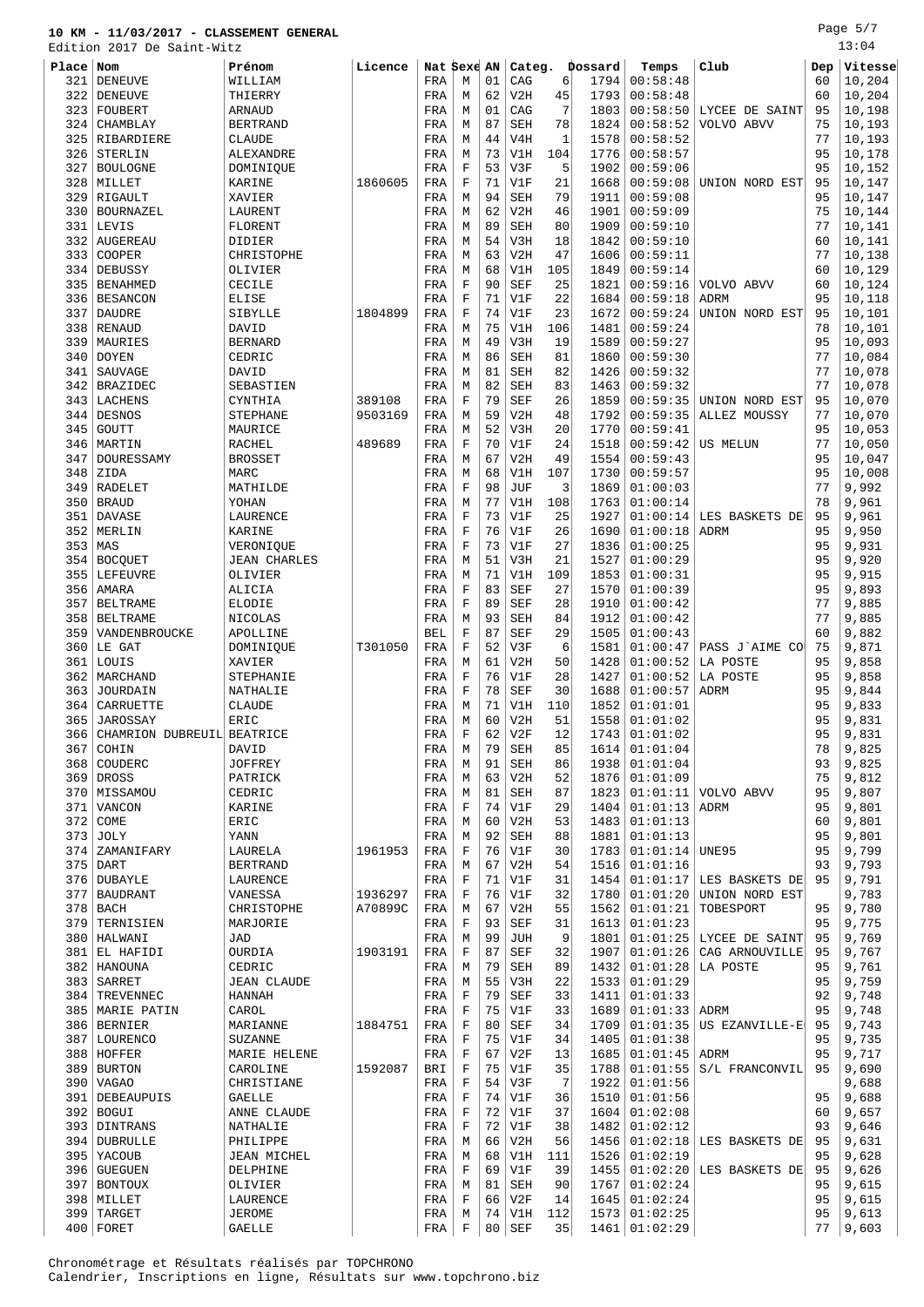Edition 2017 De Saint-Witz

Page 6/7 13:04

| 501 L J 1011 | $2011$ DC<br>DOTTIC MILLS   |                   |         |             |             |    |            |                |         |                    |                |     |         |
|--------------|-----------------------------|-------------------|---------|-------------|-------------|----|------------|----------------|---------|--------------------|----------------|-----|---------|
| Place Nom    |                             | Prénom            | Licence | Nat Sexe AN |             |    | Categ.     |                | Dossard | Temps              | Club           | Dep | Vitesse |
| 401          | ZALKOVSKA                   | <b>AGNESE</b>     | A68611C | LET         | $\mathbf F$ | 86 | <b>SEF</b> | 36             | 1839    | 01:02:40           | TNT EZANVILLE  | 95  | 9,574   |
| 402          | <b>BEDEAU</b>               | <b>NICOLAS</b>    |         | FRA         | M           | 95 | ESH        | 4              | 1862    | 01:02:42           |                | 95  | 9,569   |
| 403          | MEJARD                      | <b>CLAUDE</b>     |         | FRA         | М           | 44 | V4H        | $\overline{2}$ | 1870    | 01:02:43           |                | 95  | 9,567   |
|              |                             |                   |         |             | $\mathbf F$ |    |            |                |         |                    |                | 95  |         |
| 404          | <b>BERNARD</b>              | <b>EMMA</b>       | 1930817 | FRA         |             | 68 | V1F        | 40             | 1675    | 01:02:46           | UNION NORD EST |     | 9,559   |
| 405          | SINANAL                     | YOANN             |         | FRA         | M           | 89 | <b>SEH</b> | 91             | 1873    | 01:02:48           |                | 75  | 9,554   |
| 406          | PIREZ                       | MARTIN            |         | FRA         | M           | 89 | <b>SEH</b> | 92             | 1874    | 01:02:48           |                | 95  | 9,554   |
| 407          | <b>DASSENS</b>              | <b>EMELINE</b>    |         | FRA         | $\mathbf F$ | 91 | <b>SEF</b> | 37             | 1586    | 01:02:53           |                | 60  | 9,541   |
| 408          | SANCHEZ                     | RICHARD           |         | FRA         | М           | 74 | V1H        | 113            | 1565    | 01:03:10           |                | 20  | 9,499   |
| 409          | MAISON                      | CHRISTOPHE        |         | FRA         | M           | 74 | V1H        | 114            | 1566    | 01:03:10           |                | 60  | 9,499   |
| 410          | PINTER                      | NATHALIE          |         | FRA         | $\mathbf F$ | 68 | V1F        | 41             | 1553    | 01:03:15           |                | 93  | 9,486   |
| 411          | MAISONNETTE                 | KARINE            |         | FRA         | $\mathbf F$ | 68 | V1F        | 42             | 1686    | 01:03:16           | <b>ADRM</b>    | 95  | 9,484   |
| 412          | <b>BERTRAND</b>             | NICOLAS           |         | FRA         | М           | 62 | V2H        | 57             | 1773    | 01:03:19           |                | 95  | 9,476   |
| 413          | <b>BACHY</b>                | ELEONORE          |         | FRA         | $\mathbf F$ | 99 | JUF        | $\overline{4}$ | 1797    | 01:03:24           | LYCEE DE SAINT | 95  | 9,464   |
| 414          | TIMON                       | INGRID            |         | FRA         | $\mathbf F$ | 72 | V1F        | 43             | 1764    | 01:03:32           |                | 95  | 9,444   |
| 415          | COLLIAU                     | CATHERINE         |         | FRA         | $\mathbf F$ | 64 | V2F        | 15             | 1587    | 01:03:34           |                | 60  | 9,439   |
| 416          | <b>VEGA</b>                 | SABRINA           | T238425 | FRA         | $\mathbf F$ | 78 | <b>SEF</b> | 38             | 1465    | 01:03:39           |                | 77  | 9,427   |
|              |                             |                   |         |             |             |    |            |                |         |                    |                |     |         |
| 417          | CANONNE                     | THOMAS            |         | FRA         | M           | 98 | JUH        | 10             | 1441    | 01:03:39           |                | 60  | 9,427   |
| 418          | ROUSSEL                     | LAETITIA          | 1909757 | FRA         | $\mathbf F$ | 79 | <b>SEF</b> | 39             | 1669    | 01:03:44           | UNION NORD EST | 95  | 9,414   |
| 419          | FOLDI                       | CECILE            |         | FRA         | $\mathbf F$ | 87 | <b>SEF</b> | 40             | 1738    | 01:03:44           |                | 95  | 9,414   |
| 420          | ROUSSEC                     | <b>JACQUES</b>    |         | FRA         | M           | 70 | V1H        | 115            | 1871    | 01:03:44           | UFOLEP N095    | 95  | 9,414   |
| 421          | <b>DEPREZ</b>               | <b>ARMELLE</b>    |         | FRA         | $\mathbf F$ | 72 | V1F        | 44             | 1403    | 01:03:49           | <b>ADRM</b>    | 95  | 9,402   |
| 422          | LE MOAN                     | CHRISTIAN         |         | FRA         | М           | 59 | V2H        | 58             | 1425    | 01:03:51           | LA POSTE       | 95  | 9,397   |
| 423          | TRENORAS                    | THIBAUT           |         | FRA         | М           | 89 | <b>SEH</b> | 93             | 1548    | 01:03:56           |                | 94  | 9,385   |
| 424          | <b>DOUCOURE</b>             | ADAMA             | 1897028 | FRA         | F           | 88 | <b>SEF</b> | 41             | 1785    | 01:03:56           | EA CERGY PONTO | 95  | 9,385   |
| 425          | FIALON                      | LOUIS             |         | FRA         | M           | 98 | JUH        | 11             | 1807    | 01:04:03           | LYCEE DE SAINT | 95  | 9,368   |
| 426          | DE PABLO DOMINGUE ALEJANDRO |                   |         | ESP         | М           | 86 | <b>SEH</b> | 94             | 1880    | 01:04:09           |                | 60  | 9,353   |
| 427          | CHAILLOU                    | <b>DAMIEN</b>     |         | FRA         | M           | 80 | <b>SEH</b> | 95             | 1755    | 01:04:11           |                | 95  | 9,348   |
| 428          | LE MEUR                     | THIBAUT           |         | FRA         | М           | 83 | <b>SEH</b> | 96             | 1422    | 01:04:19           |                | 93  | 9,329   |
|              |                             |                   |         |             |             |    |            |                |         |                    |                |     |         |
| 429          | MEYER                       | NICOLAS           |         | FRA         | М           | 73 | V1H        | 116            | 1644    | 01:04:31           |                | 75  | 9,300   |
| 430          | <b>GORSE</b>                | ARNAUD            |         | FRA         | М           | 73 | V1H        | 117            | 1431    | 01:04:32           | LA POSTE       | 95  | 9,298   |
| 431          | LALIGA                      | SUSANA            |         | FRA         | F           | 72 | V1F        | 45             | 1408    | 01:04:32           |                | 95  | 9,298   |
| 432          | <b>BARRE</b>                | OLIVIER           |         | FRA         | М           | 72 | V1H        | 118            | 1409    | 01:04:32           |                | 95  | 9,298   |
| 433          | <b>BEGASSE</b>              | FREDERIC          |         | FRA         | M           | 68 | V1H        | 119            | 1436    | 01:04:32           | LA POSTE       | 60  | 9,298   |
| 434          | SMADJA                      | <b>HUGUES</b>     |         | FRA         | M           | 68 | V1H        | 120            | 1488    | 01:04:33           |                | 78  | 9,295   |
| 435          | TREVENNEC                   | <b>AUDREY</b>     |         | FRA         | F           | 86 | <b>SEF</b> | 42             | 1718    | 01:04:36           |                | 78  | 9,288   |
| 436          | CONTI                       | <b>JEAN</b>       |         | FRA         | M           | 63 | V2H        | 59             | 1791    | 01:05:01           |                | 95  | 9,228   |
| 437          | <b>BENFRIHA</b>             | SINDY             |         | FRA         | F           | 76 | V1F        | 46             | 1475    | 01:05:04           |                | 94  | 9,221   |
| 438          | <b>GOURLET</b>              | <b>BRUNO</b>      |         | FRA         | M           | 70 | V1H        | 121            | 1489    | 01:05:05           |                | 77  | 9,219   |
| 439          | <b>AKOUN</b>                | SYLVIA            |         | FRA         | F           | 61 | V2F        | 16             | 1507    | 01:05:10           |                | 95  | 9,207   |
|              |                             |                   |         |             | $\mathbf F$ | 68 |            | 47             |         |                    |                | 95  |         |
| 440          | ALLAIN                      | NADIA             |         | FRA         |             |    | V1F        |                | 1712    | 01:05:15           |                |     | 9,195   |
| 441          | DEJEUX                      | CINDY             | 1903047 | FRA         | $\mathbf F$ | 82 | <b>SEF</b> | 43             | 1568    | 01:05:19           | CAG ARNOUVILLE | 95  | 9,186   |
| 442          | CADORET                     | MEGANE            |         | FRA         | $\mathbf F$ | 95 | ESF        | $\overline{2}$ | 1817    | 01:05:19           | ADRM           | 95  | 9,186   |
| 443          | <b>RIVET</b>                | DOMINIQUE         | T301051 | FRA         | $\mathbf F$ | 59 | V2F        | 17             | 1579    | 01:05:22           | PASS J'AIME CO | 75  | 9,179   |
| 444          | <b>GOEHRS</b>               | SOLINE            |         | FRA         | F           | 88 | <b>SEF</b> | 44             | 1623    | 01:05:24           |                | 60  | 9,174   |
| 445          | <b>RUAULT</b>               | FREDERIC          |         | FRA         | M           | 67 | V2H        | 60             | 1759    | 01:05:24           |                | 77  | 9,174   |
| 446          | LEDAN                       | <b>JACQUES</b>    |         | FRA         | М           | 48 | V3H        | 23             | 1655    | 01:05:46           | USMERY AC      | 95  | 9,123   |
| 447          | JUSSAUME                    | KARINE            |         | FRA         | F           | 75 | V1F        | 48             | 1642    | 01:06:00           |                | 95  | 9,091   |
|              | 448 MOIZARD                 | CAPUCINE          |         | FRA         | F           | 89 | SEF        | 45             | 1757    | 01:06:01           |                | 95  | 9,089   |
|              | 449 LERICHE                 | GUY               |         | FRA         | М           | 42 | V4H        | 3              | 1740    | 01:06:12           |                | 60  | 9,063   |
|              | 450   ANGLADE               | MARIE LAURE       |         | FRA         | $\mathbf F$ | 83 | <b>SEF</b> | 46             | 1822    | 01:06:21           | VOLVO ABVV     | 92  | 9,043   |
| 451          | <b>RUIZ</b>                 | <b>GAETANE</b>    | 1684618 | FRA         | $\mathbf F$ | 69 | V1F        | 49             | 1676    | 01:06:31           | UNION NORD EST | 95  | 9,020   |
|              | 452 LETAILLEUR              | OLIVIER           |         | FRA         | М           | 70 | V1H        | 122            | 1744    | 01:06:41           |                | 95  | 8,998   |
|              | $453$ LECOQ                 | LAURIE            |         | FRA         | F           | 91 | SEF        | 47             | 1471    | 01:07:00           |                | 95  | 8,955   |
|              |                             |                   |         |             |             |    |            |                |         |                    |                | 95  |         |
|              | 454 LE MOAN                 | FRANCOISE         |         | FRA         | F           | 62 | V2F        | 18             | 1424    | 01:07:09           | LA POSTE       |     | 8,935   |
|              | 455 KOPKA NOURY             | AGATAA            |         | FRA         | F           | 70 | V1F        | 50             | 1787    | 01:07:17           |                | 60  | 8,918   |
|              | 456 LACHENS                 | DANIEL            |         | FRA         | М           | 46 | V4H        | 4              | 1720    | 01:07:17           |                | 95  | 8,918   |
|              | $457$ PREUX                 | CAROLE            |         | FRA         | F           | 73 | V1F        | 51             | 1701    | 01:07:22           |                | 95  | 8,906   |
| 458          | PERIGOIS                    | FRANCK            |         | FRA         | М           | 71 | V1H        | 123            | 1702    | 01:07:22           |                | 95  | 8,906   |
|              | $459$ HAEGEL                | MAGDALENA         |         | FRA         | $\mathbf F$ | 94 | <b>SEF</b> | 48             | 1597    | 01:07:38           |                | 93  | 8,871   |
|              | 460   MASSICOT              | MARJORIE          |         | FRA         | F           | 70 | V1F        | 52             | 1569    | 01:07:38           |                | 60  | 8,871   |
|              | 461   DJOUMESSI             | <b>HERMANN</b>    |         | FRA         | М           | 78 | SEH        | 97             | 1722    | 01:07:39           |                | 95  | 8,869   |
| 462          | PASI                        | CHRISTIAN         |         | FRA         | М           | 56 | V3H        | 24             | 1664    | 01:07:56           | USMERY AC      |     | 8,832   |
|              | $463$ ALVES                 | CHRISTINE         |         | FRA         | F           | 75 | V1F        | 53             | 1898    | 01:07:57           |                | 95  | 8,830   |
| 464          | <b>DUBOIS</b>               | VIRGINIE          |         | FRA         | $\mathbf F$ | 75 | V1F        | 54             | 1917    | 01:07:58           |                | 95  | 8,828   |
| 465          | PONTAL                      | YVETTE            |         | FRA         | F           | 46 | V4F        | 1              | 1761    | 01:07:58           |                | 70  | 8,828   |
|              |                             |                   |         |             |             |    |            |                |         |                    |                |     |         |
|              | 466   BERNHARD              | VALERIE           |         | FRA         | $\mathbf F$ | 73 | V1F        | 55             | 1430    | 01:08:02           |                | 92  | 8,819   |
| 467          | PRAT                        | JULIETTE          |         | FRA         | F           | 63 | V2F        | 19             | 1886    | 01:08:15           |                | 91  | 8,791   |
|              | 468   BOUNLUANG             | CELINE            |         | FRA         | $\mathbf F$ | 91 | SEF        | 49             | 1957    | 01:08:15           |                | 95  | 8,791   |
| 469          | OBSTETAR                    | GISELE            | A06310C | FRA         | F           | 57 | V3F        | 8              | 1470    | 01:08:28           | DRANCY TRIATHL | 93  | 8,763   |
| 470          | JALTA                       | GILBERT           |         | FRA         | М           | 75 | V1H        | 124            | 1637    | 01:08:30           |                | 93  | 8,759   |
| 471          | <b>BRISEDOUX</b>            | LUCILE            |         | FRA         | F           | 91 | SEF        | 50             | 1816    | 01:08:30           | ADRM           | 95  | 8,759   |
| 472          | ALMEIDA                     | JOAQUIM           |         | FRA         | M           | 74 | V1H        | 125            | 1766    | 01:08:38           |                | 93  | 8,742   |
|              | 473   PINCHOT               | STEPHANIE         |         | FRA         | F           | 79 | <b>SEF</b> | 51             | 1462    | 01:08:44           |                | 77  | 8,729   |
|              | $474$ KREITZ                | SIGOURNEY         |         | FRA         | F           | 92 | SEF        | 52             | 1818    | 01:08:48           | ADRM           | 95  | 8,721   |
|              | 475 MERLIN                  | WILFRIED          |         | FRA         | М           | 75 | V1H        | 126            | 1733    | 01:08:52           |                | 95  | 8,712   |
| 476          | <b>JEEROOBURKHAN</b>        | SHAMS             |         | FRA         | М           | 01 | CAG        | 8              | 1802    | 01:08:53           | LYCEE DE SAINT | 95  | 8,710   |
| 477          | GRANDIN                     | <b>BERNARD</b>    | T198346 | FRA         | М           | 55 | V3H        | 25             | 1414    | 01:09:03           | FFA PASS RUNNI | 93  | 8,689   |
|              | $478$ FLEURY                | CELINE            | 1921296 | FRA         | F           | 72 | V1F        | 56             | 1819    | 01:09:07           | AC NORD VAL D' | 95  | 8,681   |
|              |                             |                   |         |             |             |    |            |                |         |                    |                |     |         |
| 479          | FLEURY                      | <b>JEAN LOUIS</b> |         | FRA         | М           | 68 | V1H        | 127            | 1820    | 01:09:07           |                | 95  | 8,681   |
| 480          | SAINZ                       | VANESSA           |         | FRA         | F           |    | 72 V1F     | 57             |         | 1814 01:09:20 ADRM |                | 95  | 8,654   |